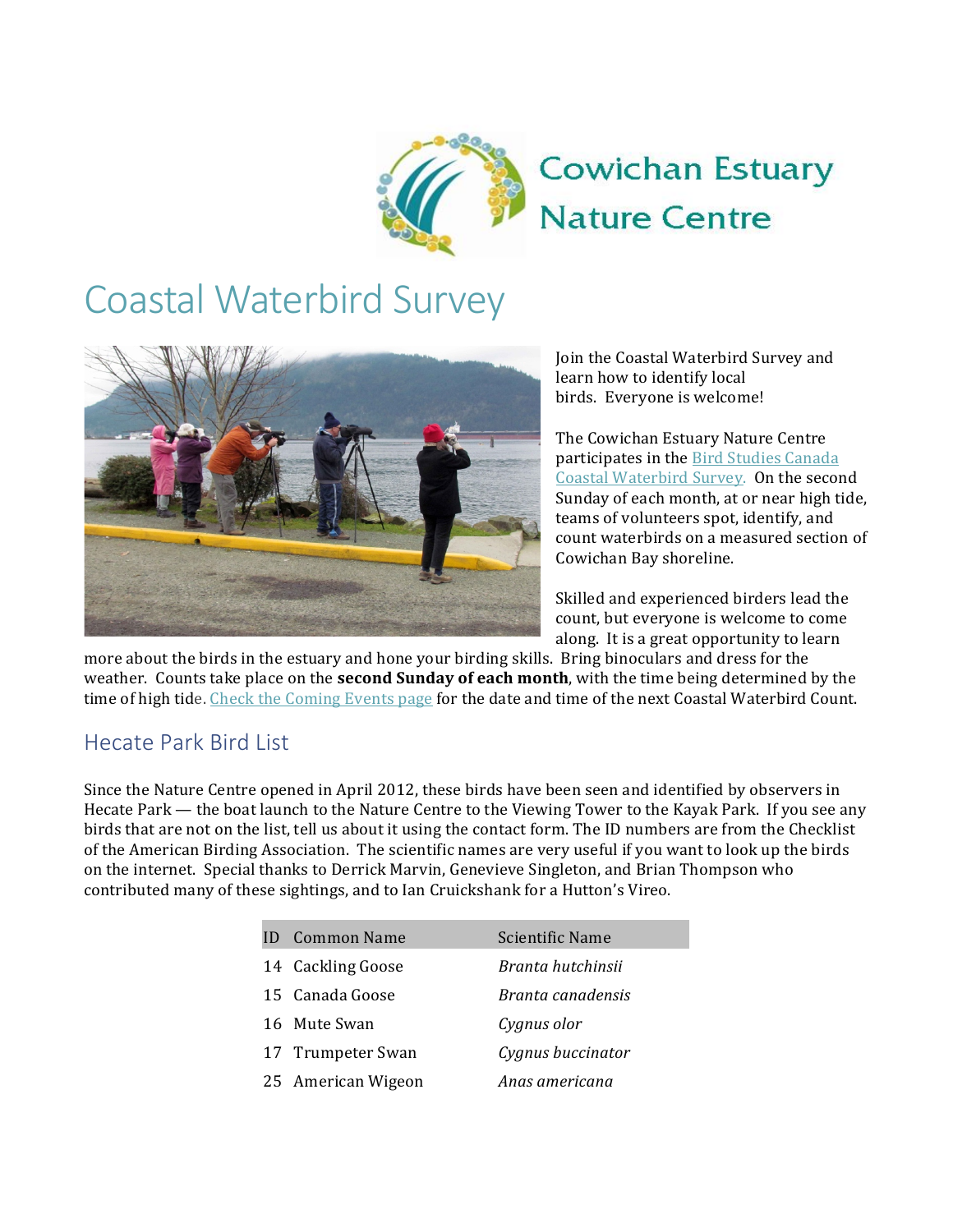| 27 | Mallard                                            | Anas platyrhynchos         |
|----|----------------------------------------------------|----------------------------|
| 34 | Northern Pintail                                   | Anas acuta                 |
| 37 | Green-winged Teal                                  | Anas crecca                |
| 43 | <b>Greater Scaup</b>                               | Aythya marila              |
| 44 | Lesser Scaup                                       | Aythya affinis             |
| 51 | <b>Surf Scoter</b>                                 | Melanitta perspicillata    |
| 52 | White-winged Scoter                                | Melanitta fusca            |
| 55 | <b>Bufflehead</b>                                  | Bucephala albeola          |
| 56 | Common Goldeneye                                   | Bucephala clangula         |
| 57 | Barrow's Goldeneye                                 | Bucephala islandica        |
| 59 | <b>Hooded Merganser</b>                            | Lophodytes cucullatus      |
| 60 | <b>Common Merganser</b>                            | Mergus merganser           |
| 91 | Common Loon                                        | Gavia immer                |
| 95 | <b>Horned Grebe</b>                                | Podiceps auritus           |
| 96 | Red-necked Grebe                                   | Podiceps grisegena         |
|    | 166 Brandt's Cormorant                             | Phalacrocorax penicillatus |
|    | 168 Double-crested Cormorant Phalacrocorax auritus |                            |
|    | 179 Great Blue Heron                               | Ardea herodias             |
|    | 201 Turkey Vulture                                 | Cathartes aura             |
|    | 203 Osprey                                         | <b>Pandion haliaetus</b>   |
|    | 210 Bald Eagle                                     | Haliaeetus leucocephalus   |
|    | 228 Red-tailed Hawk                                | Buteo jamaicensis          |
|    | 262 Semipalmated Plover                            | Charadrius semipalmatus    |
|    | 265 Killdeer                                       | Charadrius vociferus       |
|    | 270 Black Oystercatcher                            | Haematopus bachmani        |
|    | 318 Pectoral Sandpiper                             | Calidris melanotos         |
|    | 357 Mew Gull                                       | Larus canus                |
|    | 358 Ring-billed Gull                               | Larus delawarensis         |
|    | 359 Western Gull                                   | Larus occidentalis         |
|    | 368 Glaucous-winged Gull                           | Larus glaucescens          |
|    | 380 Caspian Tern                                   | Hydroprogne caspia         |
|    | 420 Rock Pigeon                                    | Columba livia              |
|    | 427 Eurasian Collared-Dove                         | Streptopelia decaocto      |
|    | 498 Anna's Hummingbird                             | Calypte anna               |
|    | 502 Rufous Hummingbird                             | Selasphorus rufus          |